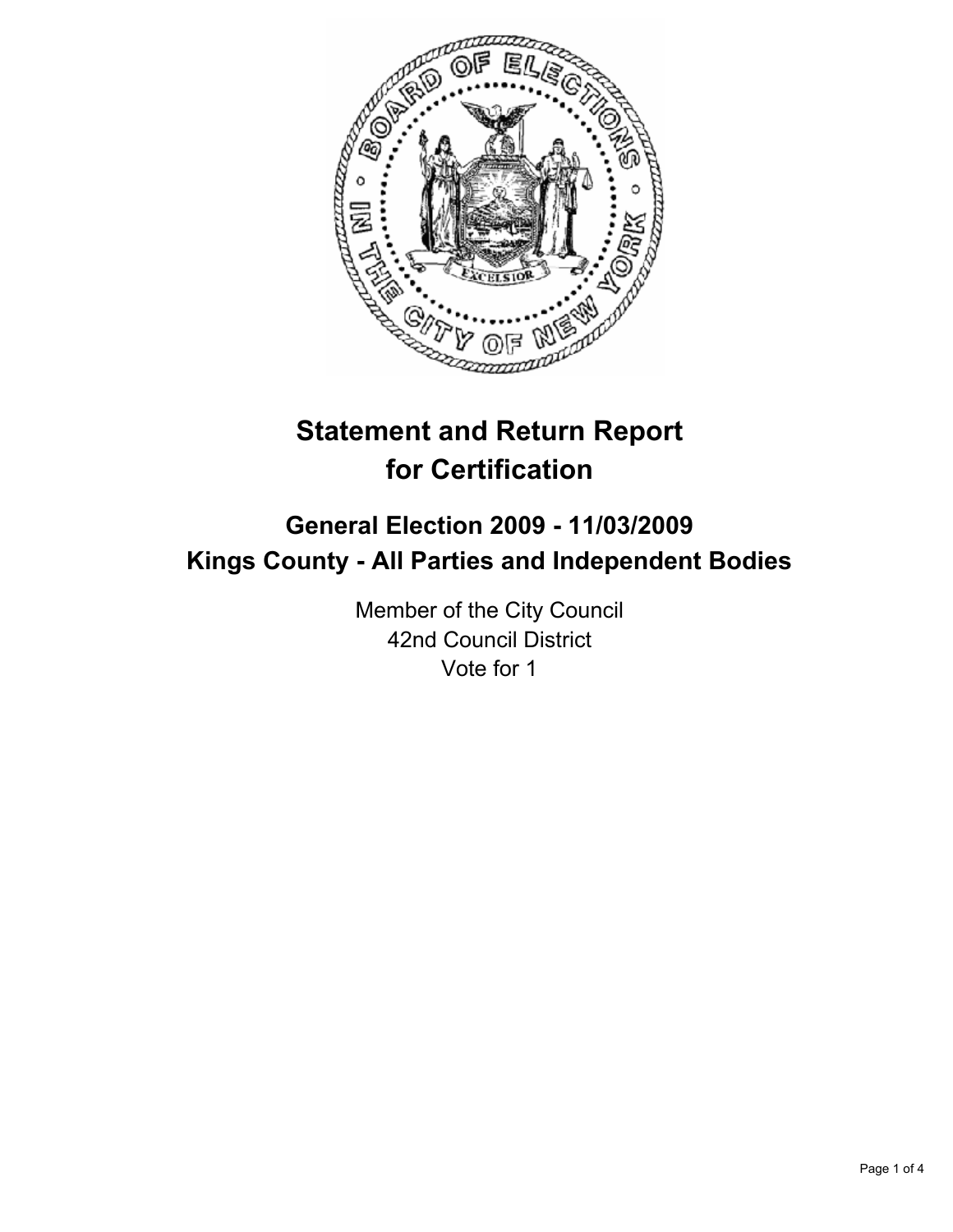

### **Assembly District 40**

| <b>PUBLIC COUNTER</b>               | 15,976 |
|-------------------------------------|--------|
| <b>EMERGENCY</b>                    | 7      |
| ABSENTEE/MILITARY                   | 170    |
| <b>AFFIDAVIT</b>                    | 200    |
| <b>Total Ballots</b>                | 16,353 |
| CHARLES BARRON (DEMOCRATIC)         | 11,531 |
| <b>GODFREY L JELKS (REPUBLICAN)</b> | 825    |
| GODFREY L JELKS (CONSERVATIVE)      | 90     |
| CHARLES BARRON (WORKING FAMILIES)   | 461    |
| JOHN DOE (WRITE-IN)                 |        |
| <b>Total Votes</b>                  | 12,908 |
| Unrecorded                          | 3.445  |

**Assembly District 54**

| <b>PUBLIC COUNTER</b>             | 89 |
|-----------------------------------|----|
| <b>EMERGENCY</b>                  | 0  |
| ABSENTEE/MILITARY                 | 0  |
| AFFIDAVIT                         | 1  |
| <b>Total Ballots</b>              | 90 |
| CHARLES BARRON (DEMOCRATIC)       | 53 |
| GODFREY L JELKS (REPUBLICAN)      | 4  |
| GODFREY L JELKS (CONSERVATIVE)    | 0  |
| CHARLES BARRON (WORKING FAMILIES) |    |
| <b>Total Votes</b>                | 58 |
| Unrecorded                        | 32 |

### **Assembly District 55**

| <b>PUBLIC COUNTER</b>               | 988   |
|-------------------------------------|-------|
| <b>EMERGENCY</b>                    | 0     |
| ABSENTEE/MILITARY                   | 11    |
| <b>AFFIDAVIT</b>                    | 13    |
| <b>Total Ballots</b>                | 1,012 |
| CHARLES BARRON (DEMOCRATIC)         | 749   |
| <b>GODFREY L JELKS (REPUBLICAN)</b> | 30    |
| GODFREY L JELKS (CONSERVATIVE)      | 2     |
| CHARLES BARRON (WORKING FAMILIES)   | 26    |
| <b>Total Votes</b>                  | 807   |
| Unrecorded                          | 205   |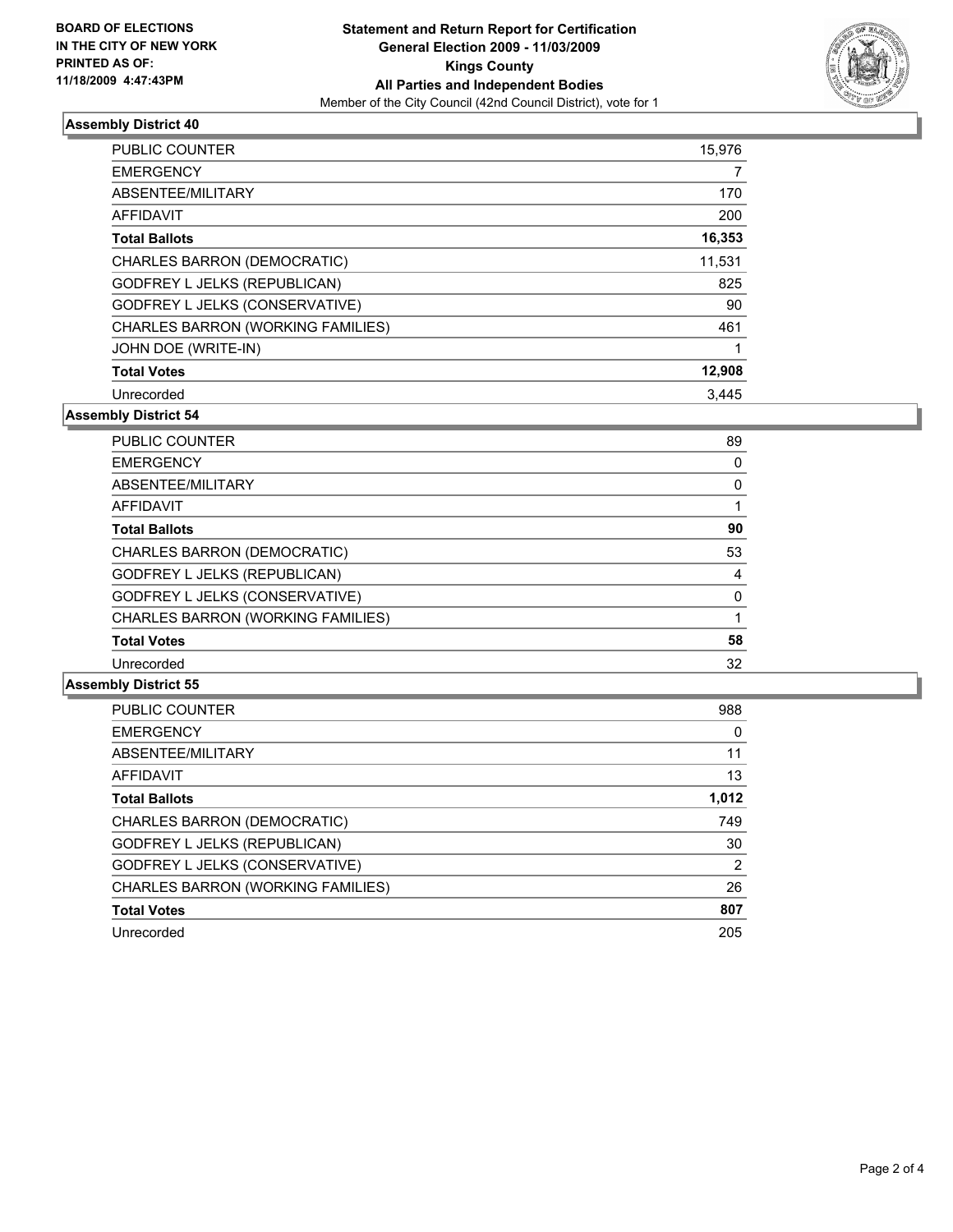

### **Assembly District 58**

| <b>PUBLIC COUNTER</b>             | 4,350 |
|-----------------------------------|-------|
| <b>EMERGENCY</b>                  | 235   |
| ABSENTEE/MILITARY                 | 240   |
| AFFIDAVIT                         | 32    |
| <b>Total Ballots</b>              | 4,857 |
| CHARLES BARRON (DEMOCRATIC)       | 3,552 |
| GODFREY L JELKS (REPUBLICAN)      | 227   |
| GODFREY L JELKS (CONSERVATIVE)    | 39    |
| CHARLES BARRON (WORKING FAMILIES) | 114   |
| <b>Total Votes</b>                | 3,932 |
| Unrecorded                        | 925   |
|                                   |       |

### **Assembly District 59**

| <b>PUBLIC COUNTER</b>               | 632 |
|-------------------------------------|-----|
| <b>EMERGENCY</b>                    | 26  |
| ABSENTEE/MILITARY                   | 10  |
| <b>AFFIDAVIT</b>                    | 4   |
| <b>Total Ballots</b>                | 672 |
| CHARLES BARRON (DEMOCRATIC)         | 469 |
| <b>GODFREY L JELKS (REPUBLICAN)</b> | 42  |
| GODFREY L JELKS (CONSERVATIVE)      | 9   |
| CHARLES BARRON (WORKING FAMILIES)   | 11  |
| <b>Total Votes</b>                  | 531 |
| Unrecorded                          | 141 |